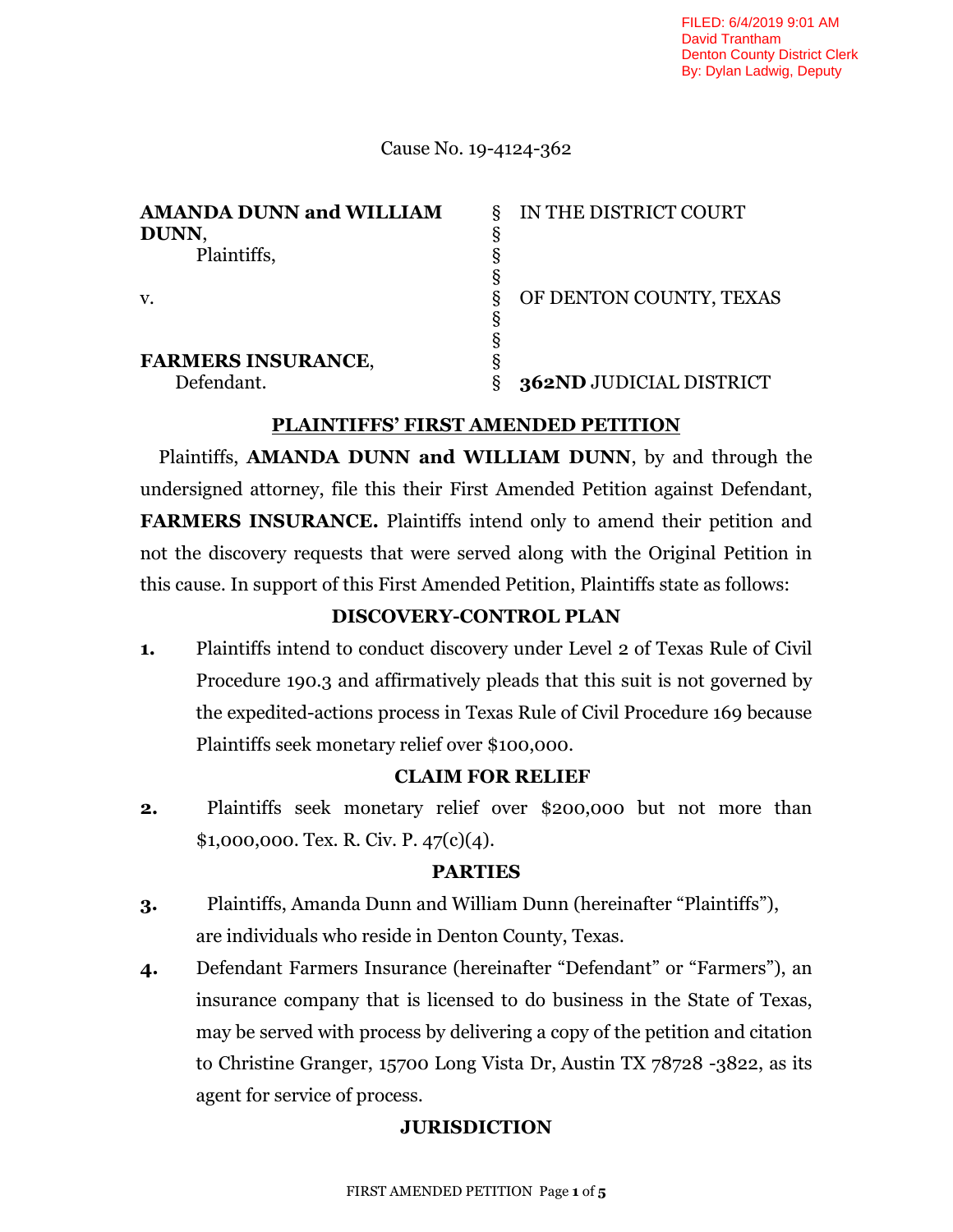**5.** The Court has subject-matter jurisdiction over the lawsuit because the amount in controversy exceeds this Court's minimum jurisdictional requirements.

### **VENUE**

**6.** Venue is proper in Denton County under Texas Civil Practice & Remedies Code section 15.002 because all or a substantial part of the events or omissions giving rise to the claim occurred in Denton County.

### **FACTS**

- **7.** On or about January 23, 2017, Defendant issued a homeowner's insurance policy (Policy Number: 99353-73-40) naming William Dunn as the insured. In addition to the named insured, the policy coverages also extend to "the spouse of a resident of the same household". At all relevant times, Amanda Dunn resided in the covered property as the spouse of William Dunn and was therefore a covered person under the policy. The policy covers losses caused by fire to "personal property owned, worn or used by an insured while on the residence premises." At all relevant times, the policy was in full force and effect.
- **8.** On or about December 12, 2017, an accidental fire erupted in the property insured by the above-reference insurance policy. The fire caused substantial damage to various items of Plaintiffs' personal and community property. Plaintiffs timely notified Defendant of the loss and filed a claim against the policy (*Claim Number:* 3009973495-1-2).
- **9.** Initially, Defendant's adjuster inspected the property, determined that there was property loss by fire, accepted liability, created an initial estimate of the damages, and issued a check to Plaintiffs. However, the adjuster's estimate assumed that Plaintiffs would replace at Walmart clothing that was purchased at Neiman Marcus. However, upon realizing that Plaintiffs were unwilling to replace at Walmart the clothes that they purchased at Neiman Marcus due to the significant price difference between the two stores, the adjuster handling the claim decided to stonewall the process and refuse to make additional payments. Instead of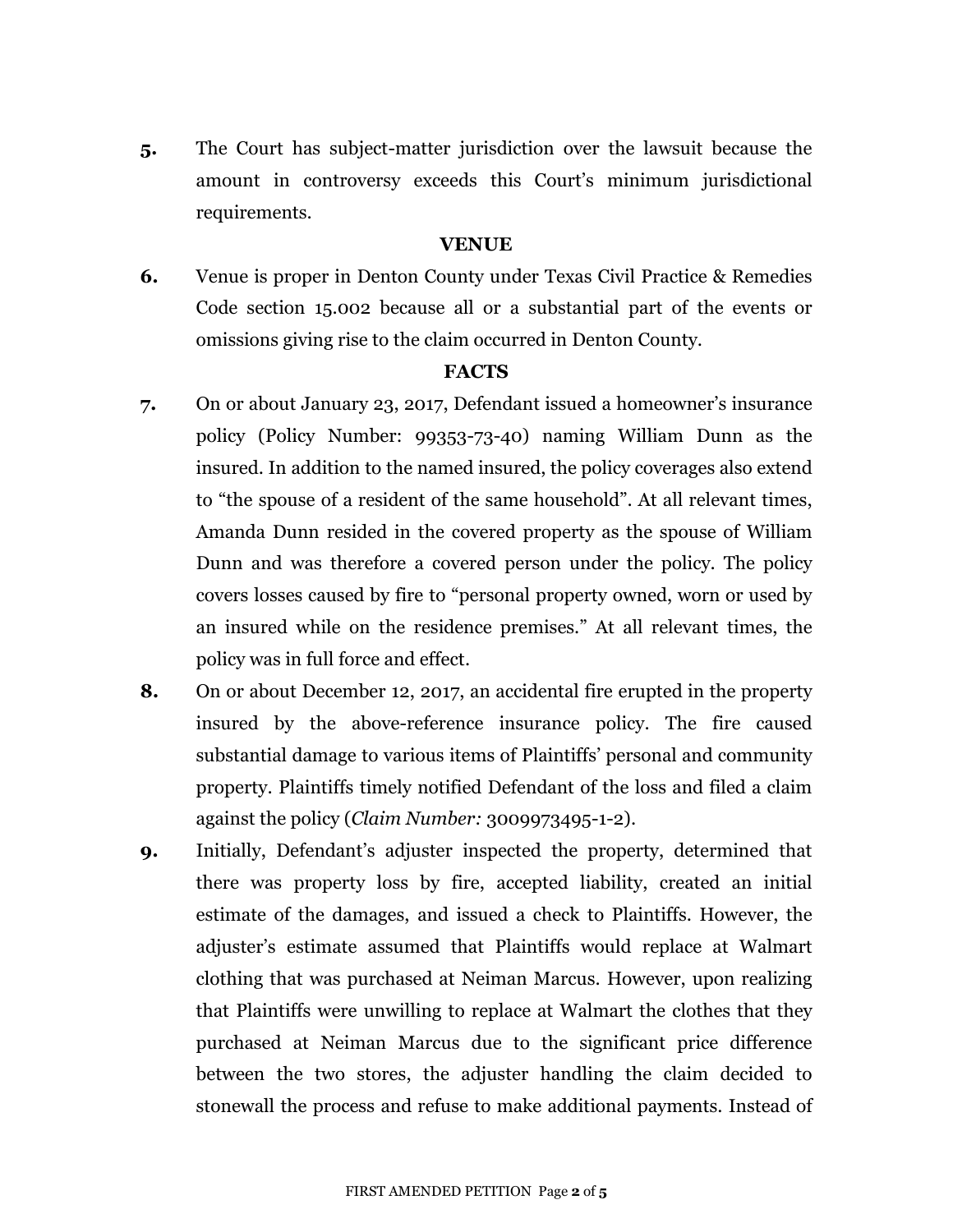making payments as required by the insurance contract, Defendant demanded that Plaintiffs first purchase the replacement property and then submit the receipts for a possible reimbursement. In addition, months after the property had been cleaned up, Defendant's adjuster demanded another inspection as if Plaintiffs was required to live in a burnt, smokefilled property for months until Defendant decided to inspect it again.

**10.** Defendant has received enough documents and has been able to conduct sufficient investigation to determine its liability under the insurance contract. Nonetheless, it has refused to issue payment.

### **CLAIMS**

- **11.** *Breach of Contract:* Farmers insurance has breached the insurance policy by failing or refusing the pay for certain covered damages even after being presented with proof of loss and supporting documents.
- **12.** *Insurance Code Violation*: Pursuant to section 541.060(a)(2) of the Texas Insurance Code, it is a violation of the Texas Insurance Code for an insurer to fail to attempt in good faith to effectuate a prompt, fair, and equitable settlement of a claim with respect to which the insurer's liability has become reasonably clear. It has been over a year since the date of loss and Farmers Insurance has failed to attempt to resolve this matter in good faith. Instead, Farmers Insurance has subjected the claimants to the inconvenience of several inspections of the damaged property for no discernible purpose but to unreasonably delay payments.
- **13.** *Violation of the Texas Deceptive Trade Practices Act*. Pursuant to Section 17.50 of the Texas Business and Commerce Code, "A consumer may maintain an action where any of the following constitute a producing cause of economic damages or damages for mental anguish…(4) the use or employment by any person of an act or practice in violation of Chapter 541, Insurance Code." Plaintiffs hereby incorporates by reference previously alleged facts and claims.

#### **DAMAGES**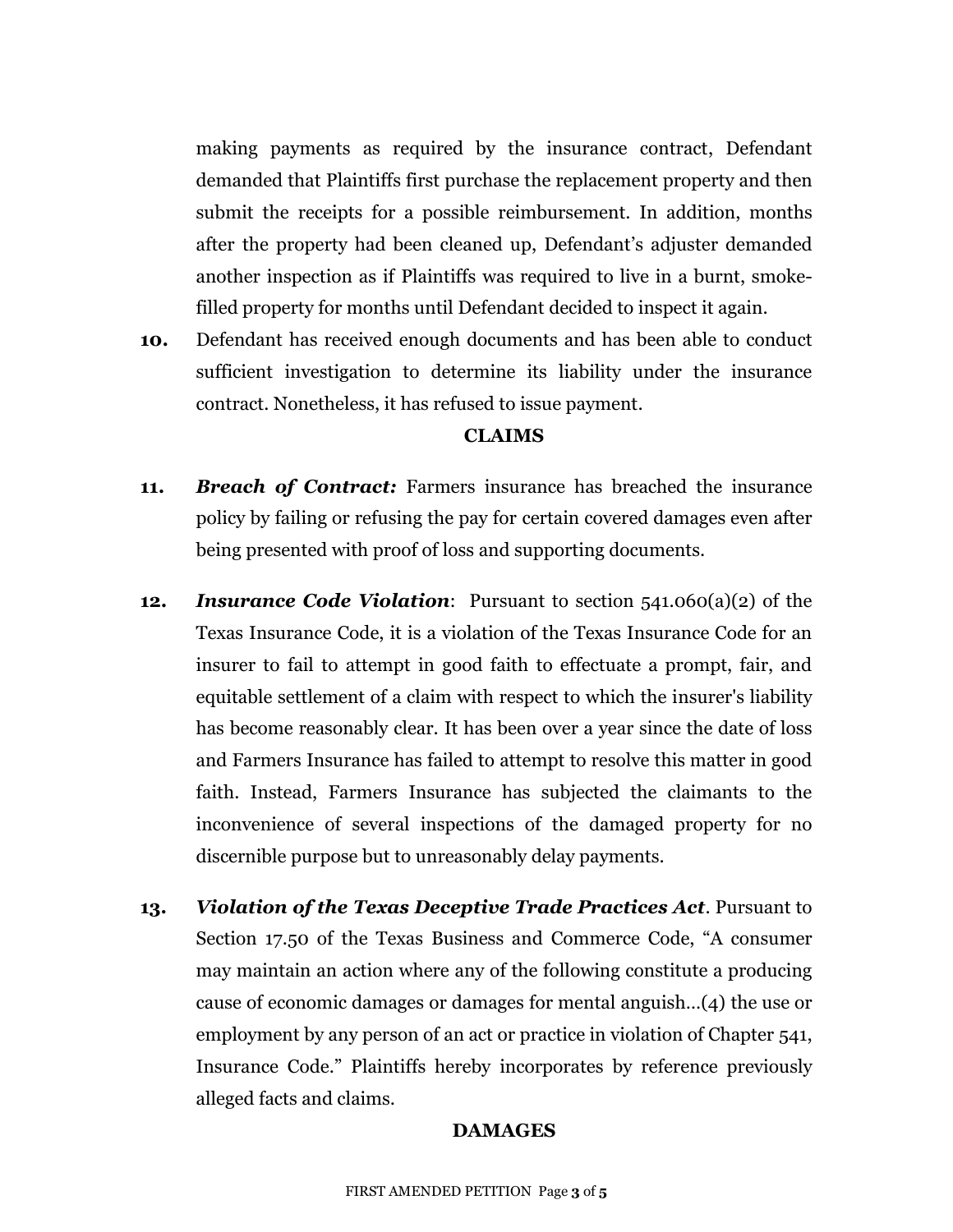- **14.** *Damage to personal property*. The fire caused damages to the personal property of the claimants in excess of \$129,470.20.
- **15.** *Loss of Use*. Loss of use damages are estimated at \$10,000.
- **16.** *Statutory Damages***.** Because Defendant's actions were knowing or intentional, Plaintiffs seek treble damages as authorized by Texas Business and Commerce Code Section 17.50(b)(1). In addition, Plaintiffs seek all damages authorized by Texas Insurance Code Sec. 542.060, which states in relevant part:

LIABILITY FOR VIOLATION OF SUBCHAPTER.

(a) Except as provided by Subsection (c), if an insurer that is liable for a claim under an insurance policy is not in compliance with this subchapter, the insurer is liable to pay the holder of the policy or the beneficiary making the claim under the policy, in addition to the amount of the claim, interest on the amount of the claim at the rate of 18 percent a year as damages, together with reasonable and necessary attorney's fees. Nothing in this subsection prevents the award of prejudgment interest on the amount of the claim, as provided by law.

(b) If a suit is filed, the attorney's fees shall be taxed as part of the costs in the case.

(c) In an action to which Chapter 542A applies, if an insurer that is liable for a claim under an insurance policy is not in compliance with this subchapter, the insurer is liable to pay the holder of the policy, in addition to the amount of the claim, simple interest on the amount of the claim as damages each year at the rate determined on the date of judgment by adding five percent to the interest rate determined under Section 304.003, Finance Code, together with reasonable and necessary attorney's fees. Nothing in this subsection prevents the award of prejudgment interest on the amount of the claim, as provided by law. Interest awarded under this subsection as damages accrues beginning on the date the claim was required to be paid.

**17. Attorney Fees.** Plaintiffs have incurred, and will continue to incur, legal fees in the prosecution of this matter. Plaintiffs seek reasonable and necessary attorney fees as authorized by Texas Business and Commerce Code Section 17.50(d) and the Texas Insurance Code Section 542.060.

# **CLAIMS**

**18.** All conditions precedent to Plaintiffs' claims for relief have been performed or have occurred.